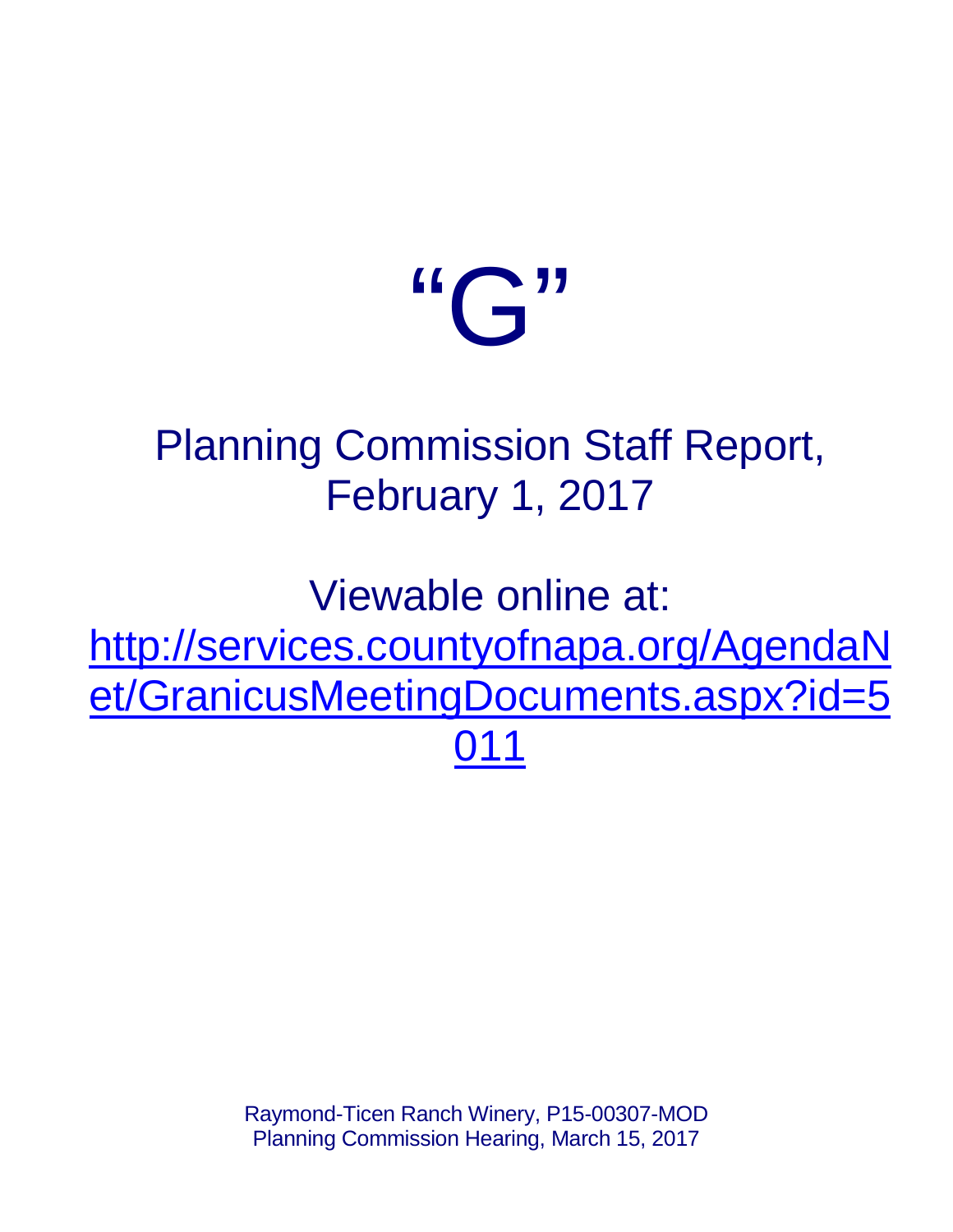## PREVIOUS STAFF REPORT From Planning Commission **MEETING**

**PROJECT** 

Name: Raymond-Ticen Ranch WINERY USE PERMIT MODIFICATION P15-00307

PREVIOUS MEETING DATE: FEBRUARY 1, 2017

### CONTINUED TO: MARCH 15, 2017

For attachments of this staff report please refer to the previous meeting date above.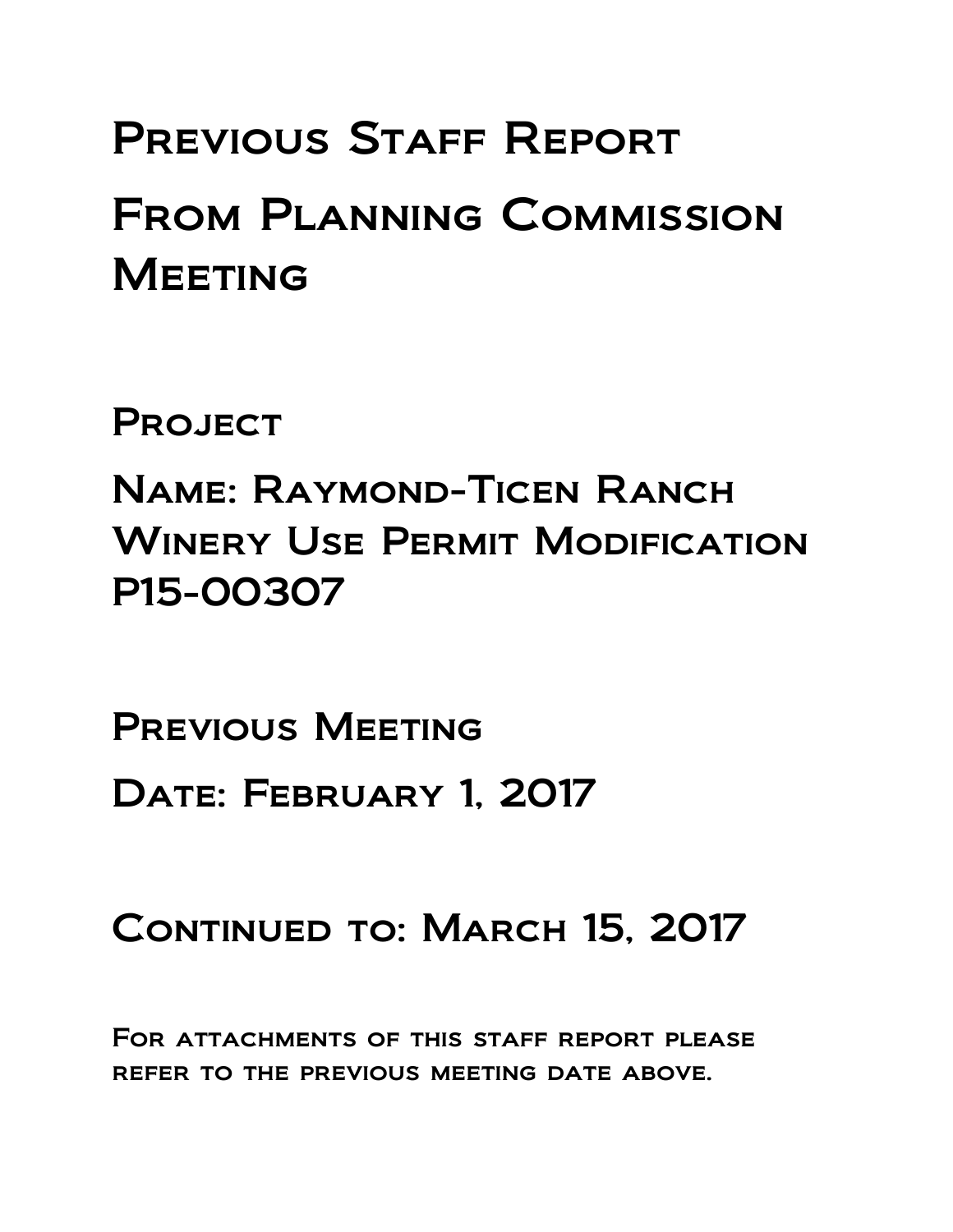Agenda Date: 2/1/2017 Agenda Placement: 9A



A Tradition of Stewardship A Commitment to Service

#### Napa County Planning Commission **Board Agenda Letter**

| TO:               | Napa County Planning Commission                                                              |
|-------------------|----------------------------------------------------------------------------------------------|
| FROM:             | John McDowell for David Morrison - Director<br>Planning, Building and Environmental Services |
| <b>REPORT BY:</b> | Dana Ayers, Planner III - (707) 253-4388                                                     |
| <b>SUBJECT:</b>   | Raymond-Ticen Ranch Winery - Use Permit Major Modification #P15-00307-MOD                    |

#### **RECOMMENDATION**

#### **RAYMOND VINEYARD AND CELLAR, INC. / RAYMOND – TICEN RANCH WINERY / USE PERMIT MAJOR MODIFICATION #P15-00307 – MOD**

**CEQA Status:** Consideration and possible adoption of a Mitigated Negative Declaration (MND) and Mitigation Monitoring and Reporting Program (MMRP). According to the proposed MND, the proposed project would not have any potentially significant environmental impacts after implementation of mitigation measures related to potential impacts to Biological Resources and Tribal Cultural Resources. This proposed project site is not on any lists of hazardous waste sites enumerated under Government Code Section 65962.5.

**Request:** Approval of a Major Modification (P15-00307 – MOD) in order to amend the existing entitlements allowing the operation of Raymond Vineyard and Cellars' Winery with visitation and marketing events at 849 Zinfandel Lane, south of the City of St. Helena. The request consists of operational changes that include: 1) addition of the Ticen Ranch property, located at 1584 St. Helena Highway, into Raymond Winery operations, with conversion of the Ticen Ranch residence and barn into winery visitation and administration space; 2) extension of winery operating hours until 11:00 p.m. during harvest (August through November) and visitation hours until 6:30 p.m. year round; 3) allowance for on-site consumption of wine in specified areas on the properties (Business & Professions Code 23358, 23390 and 23396.5); and 4) allowance for up to half of Raymond Winery's currently permitted, annual marketing events to be held outdoors. The request includes modifications to the development of the Raymond Winery and Ticen Ranch parcels that include eventual merger of the two parcels and a new access driveway to the Raymond Winery from St. Helena Highway and across the Ticen Ranch parcel, as well as construction of a vineyard viewing platform, pet dog comfort station, 61 new parking stalls between the two existing parcels, improvements to the existing sanitary wastewater treatment system, and installation of two, 10,000-gallon, water storage tanks. The application also includes requests to legitimize an existing, noncompliant number of employees (90 full-time, part-time and seasonal) and additional site modifications and conversions of building use that are already in place but that were completed without benefit of County permit approvals.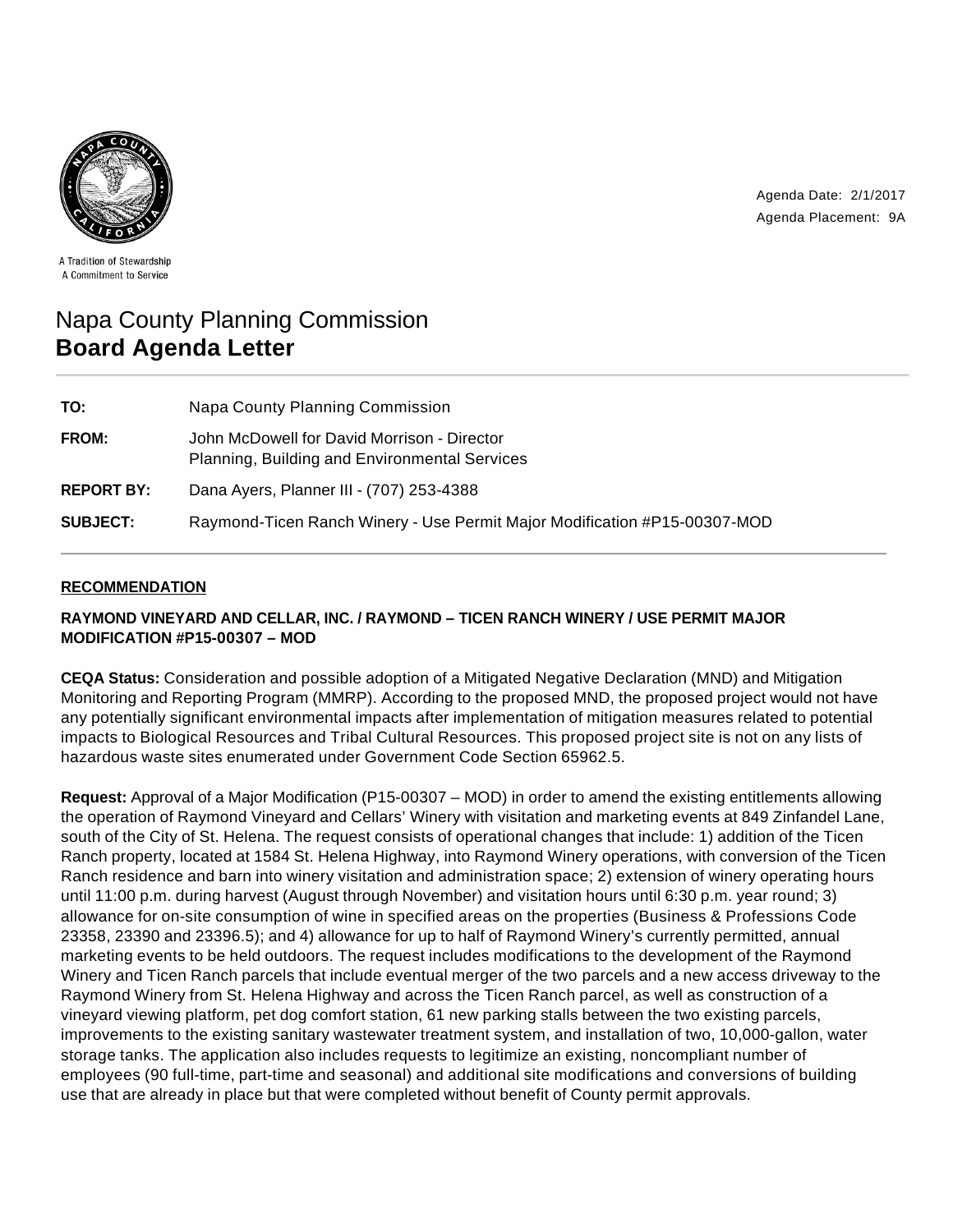The properties at 849 Zinfandel Lane and 1584 St. Helena Highway (Assessor's Parcel Nos. 030-270-013 and 030-270-012, respectively) are under common ownership, have a General Plan land use designation of Agricultural Resource (AR) and are located in the AP (Agricultural Preserve) District.

**Staff Recommendation:** Adopt the Mitigated Negative Declaration and Mitigation Monitoring and Reporting Program and approve the requested Use Permit Major Modification, as conditioned.

**Staff Contact:** Dana Ayers, Planner III; (707) 253-4388 or email address dana.ayers@countyofnapa.org

**Applicant's Representative:** Donna Oldford, Plans4Wine; (707) 963-5832 or email address DBOldford@aol.com

#### **ITEM CONTINUED FROM JANUARY 18, 2017 REGULAR MEETING**

#### **EXECUTIVE SUMMARY**

#### **Proposed Actions:**

That the Planning Commission:

1. Adopt the MND and MMRP prepared for the proposed project, as set forth in Findings 1 through 6 of Attachment A; and

2. Approve Major Modification to Use Permit No. P15-00307, based on Findings 7 through 15 of Attachment A, and subject to the Conditions of Approval (Attachment B).

#### **Discussion:**

This item was continued from the January 18, 2017, Regular Planning Commission Meeting. At that meeting, the Commission moved to extend the public comment period on the project's environmental analysis/proposed MND to January 23, 2017 in response to a request from an interested party, and the Commission moved to continue the public hearing on the Use Permit Modification request to the Commission's Regular Meeting of February 1, 2017, at the request of the applicant.

The applicant requests a Major Modification to the existing use permit entitlements allowing operation of the Raymond Winery at 849 Zinfandel Lane, St. Helena. The Major Modification request includes addition of the Ticen Ranch parcel (Assessor's Parcel No. 030-270-012) to the Raymond Winery operation, with eventual merger of the two lots and establishment of primary vehicular access to the merged parcels from St. Helena Highway/State Highway 29 (SR 29) at the Ticen Ranch driveway. Other operational changes requested with the modification include changes to hours of operation of the winery and tasting room; allowance for currently-permitted marketing events to occur outdoors; and addition of on-premise consumption of wine purchased on the property, consistent with Business and Professions Code Sections 23358, 23390 and 23396.5. In addition to the new access driveway from SR 29, physical modifications proposed or requested to be legitimized include new parking stalls; conversion of use of various permitted agricultural and residential spaces to accessory; construction of other miscellaneous structures including a vineyard viewing platform and pet dog comfort station; and installation of various utility improvements, including an expanded septic system, stormwater bioretention areas and fire suppression water storage tanks.

Staff believes the necessary findings can be made and, with the exclusion of the request for additional visitor parking on the Raymond Winery parcel, supports approval of the Major Modification request. The uses requested with the modification are consistent with the AP zoning district of the property and with various General Plan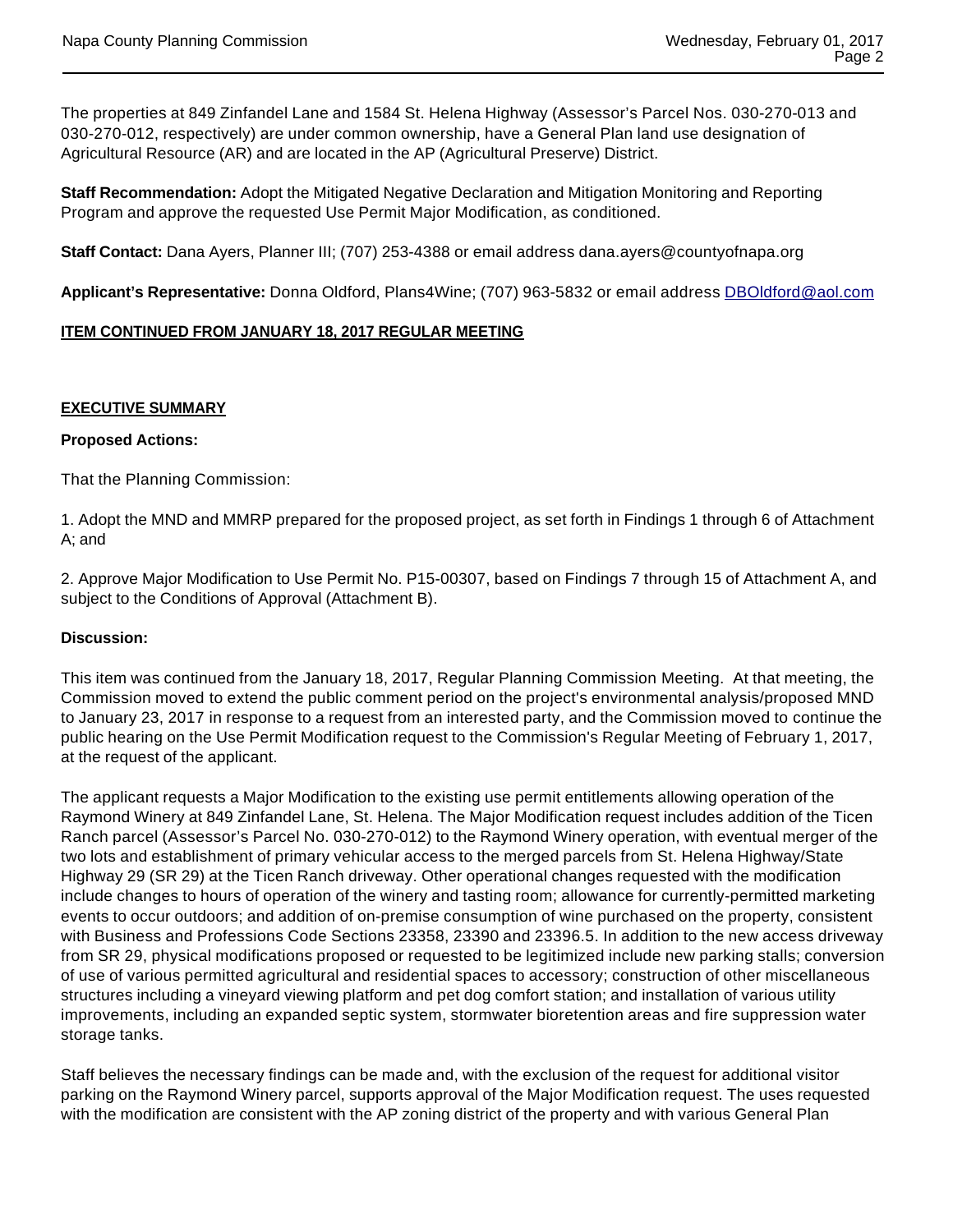policies in support of preservation of agricultural land for growing of crops (vineyard) and processing of agricultural products (winemaking), as well as policies in support of preservation of resources from the County's history. The proposed modification would distribute permitted visitation, as well as vehicle trips associated with that visitation, between two distinct areas and two different access points on the existing winery parcel and proposed Ticen Ranch expansion. Recommended conditions of approval would prohibit expansion of the requested accessory uses to the Ticen Ranch prior to merger of the two properties into one parcel, to ensure that Ticen Ranch is not operated as an isolated tasting room, as that would constitute a commercial use that would be in conflict with the allowed uses of the property's zoning. Recommended conditions would also establish timelines for the winery operators to remedy all areas of code non-compliance, in addition to precluding implementation of the requested outdoor marketing events, on-premises consumption, and construction of the proposed vineyard viewing platform, prior to correction of all of the existing violations on-site.

#### **FISCAL IMPACT**

Is there a Fiscal Impact? No

#### **ENVIRONMENTAL IMPACT**

Consideration and possible adoption of a MND and the MMRP. According to the proposed MND and MMRP, the proposed project would have no potentially significant environmental impacts with inclusion of mitigation measures related to pre-demolition biological surveys for presence or absence of special status bat species and pre-grading consultation with interested Native American tribal representatives. This project site is not on any of the lists of hazardous waste sites enumerated under Government Code Section 65962.5.

#### **BACKGROUND AND DISCUSSION**

**Property Owner:** Raymond Vineyard and Cellar, Inc., an affiliate of Boisset Family Estates

**Applicant:** Tom Blackwood on behalf of Raymond Vineyards; (707) 287-7458 or email address tom.blackwood@boisset.com

**Applicant's Representative:** Donna Oldford, Plans4Wine; (707) 963-5832 or email address DBOldford@aol.com

**Zoning:** AP (Agricultural Preserve) District

**General Plan Designation:** Agricultural Resource

**Application Filed:** September 15, 2016; Resubmittals February 16, 2016, November 8, 2016

**Application Complete:** December 8, 2016

**Parcel Size:** 60.72 acres (Assessor's Parcel No. 030-270-013, Raymond Winery) and 25.48 acres (Assessor's Parcel No. 030-270-012, Ticen Ranch)

#### **Existing and Proposed Use Characteristics:**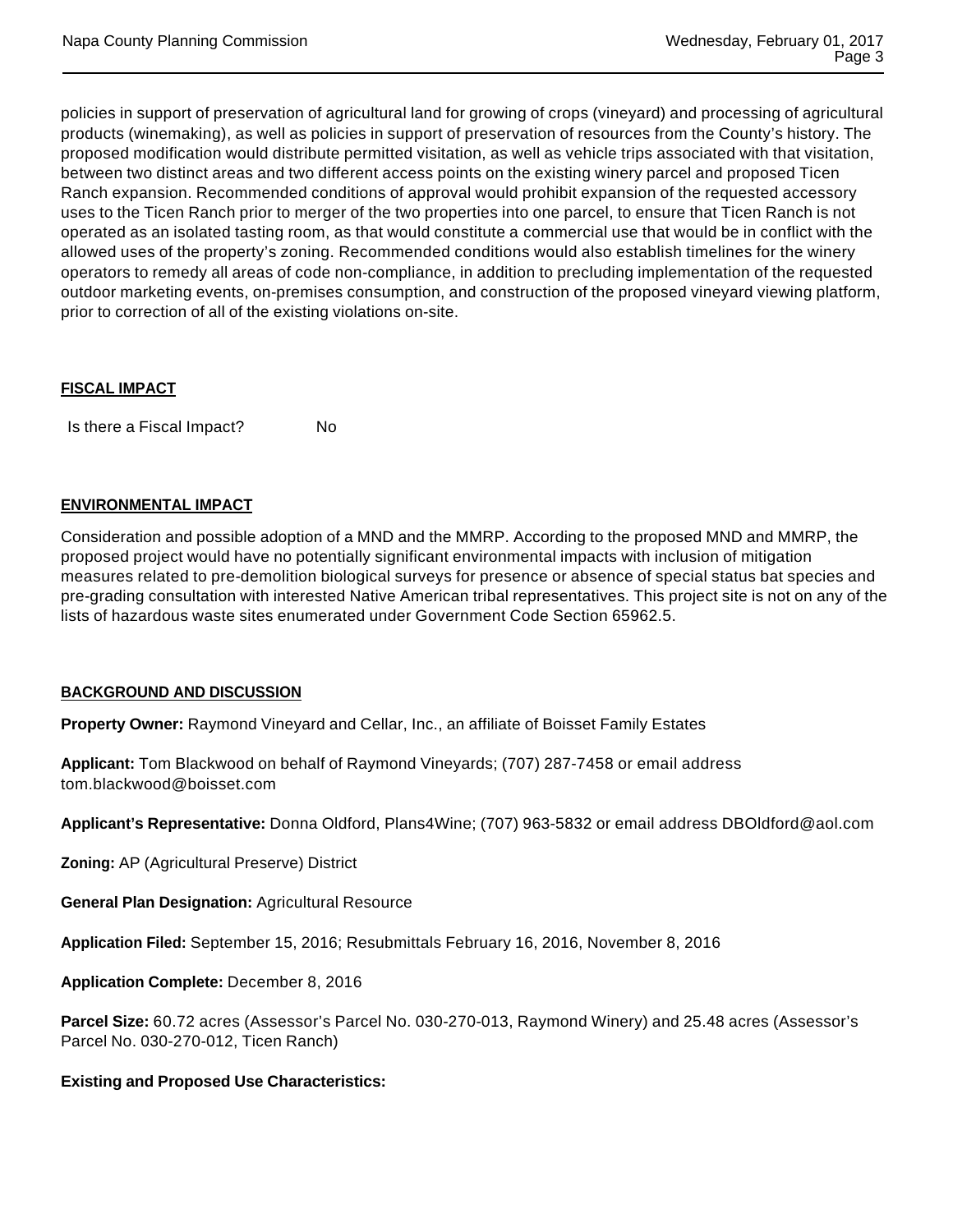#### **Vineyard Acreage –**

**Raymond Parcel (Existing):** 37.7 acres **Raymond Parcel (Proposed):** 37.3 acres

**Ticen Ranch Parcel (Existing):** 20.7 acres **Ticen Ranch Parcel (Proposed):** No change

#### **Building Area –**

**Raymond Winery Building A (Existing):** 27,556 square feet, inclusive of tank rooms and accessory uses, with and without permits

**Raymond Winery Building A (Proposed):** 33,914 square feet, inclusive of tank rooms and accessory uses, plus retail wine sales

**Raymond Winery Building B (Existing):** 43,297 square feet of wine production area; includes 17,353 square foot covered barrel work area R**aymond winery Building B (Proposed):** No change to use or area

**Raymond Winery Building C (Existing):** 43,074 square feet, inclusive of barrel storage, bottling, shipping/receiving and administrative offices **Raymond Winery Building C (Proposed):** No change to use or area

**Raymond Winery Ancillary Structures (Existing):** 7,762 square feet, inclusive of pump house, vineyard equipment storage, scale house, demonstration kitchen, herbarium, dog run and animal sheds, with and without permits **Raymond Winery Ancillary Structures (Proposed):** 9,670 square feet, inclusive of structures as listed above, plus 1,908 square foot, uncovered, vineyard viewing platform

**Ticen Ranch Residence (Existing):** 2,838 square feet, currently vacant **Ticen Ranch Residence (Proposed):** 2,676 square feet (including covered porch), proposed to be converted for use as winery accessory offices and tasting rooms

**Ticen Ranch Barn (Existing):** 1,128 square feet, currently vacant **Ticen Ranch Barn (Proposed):** 1,308 square feet (including 180 square foot uncovered work demonstration area), proposed for use as accessory, agricultural experience space

(Note: The existing single-family residence on the Raymond Winery parcel would be maintained as a single-family residence, remaining unchanged in use and area.)

#### **On-site Parking –**

**Existing Entitlement:** 75 stalls (Raymond Winery parcel only) **Existing Conditions:** 89 stalls (Raymond Winery parcel only) **Use Permit Modification Request:** 150 stalls (139 stalls on the Raymond Winery parcel and 11 stalls on the Ticen Ranch parcel)

#### **Building Setbacks –**

**Raymond Parcel (Existing):** 1,400 feet front (minimum 300 feet required from centerline of Zinfandel Lane for winery structures); 1,300 feet rear (minimum 20 feet required); 20 feet east side (minimum 20 feet required); 85 feet west side (minimum 20 feet required)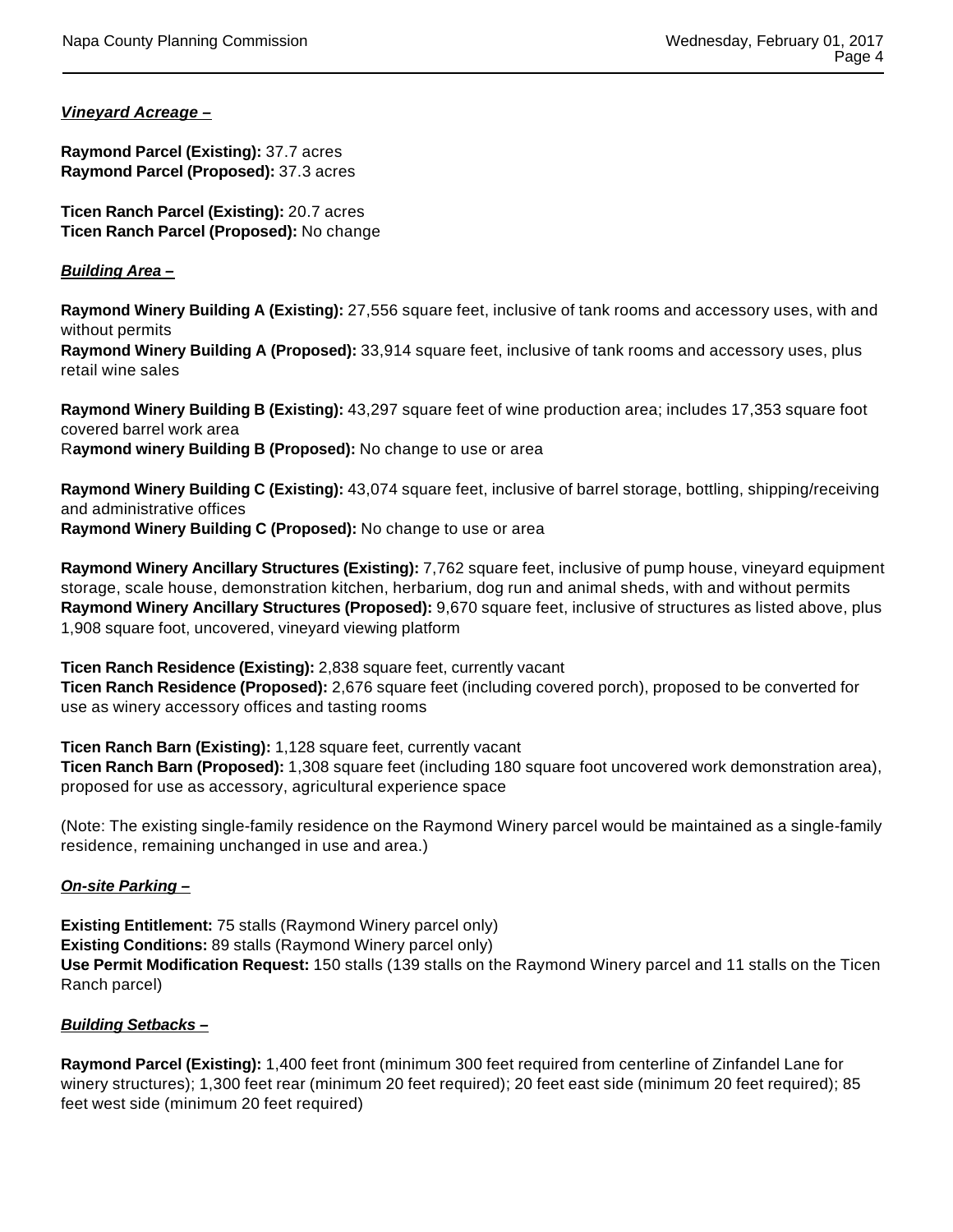**Raymond Parcel (Proposed):** No change. Building additions to Winery Building A would occur within the existing building envelope. The proposed vineyard viewing platform would be closer to Zinfandel Lane than existing winery buildings, but it would be uncovered and would be well outside of the minimum 300-foot setback.

**Ticen Ranch Parcel (Existing):** 375 feet front (minimum 20 feet required from property line for residential uses); 600 feet rear (minimum 20 feet required); 425 feet north side (minimum 20 feet required); 375 feet south side (minimum 20 feet required)

**Ticen Ranch Parcel (Proposed):** No change to the existing condition described above. Because the existing ranch house is proposed to be changed from residential to winery accessory use, the minimum setback required for that building is 600 feet from the centerline of SR 29 right-of-way, though the zoning ordinance allows a reduced setback of 300 feet from highway centerline for historic structures.

#### **Annual Production –**

**Existing Entitlement:** 750,000 gallons of wine per year averaged over any consecutive three-year period, with production in any year not to exceed 900,000 gallons of wine **Existing Condition:** Compliant **Use Permit Modification Request:** No change requested

#### **Winery Development Area (Production facilities, storage, offices, laboratories, tasting rooms, kitchens, employee parking) –**

**Existing Entitlement:** Approximately 234,000 square feet (Raymond Winery parcel; note that employee stalls requested to be recognized are in an area previously approved for outdoor production) **Existing Conditions:** Approximately 235,800 square feet (Raymond Winery parcel) **Use Permit Modification Request:** Approximately 308,800 square feet (includes both Raymond Winery and Ticen Ranch parcels)

#### **Winery Coverage (Production facilities, storage, offices, laboratories, kitchens, tasting rooms, aboveground wastewater disposal systems, paved areas and access roads) –**

**Existing Entitlement:** Approximately 437,900 square feet or 10 acres (Raymond Winery parcel; excludes singlefamily residence on Raymond parcel)

**Existing Conditions:** Approximately 439,400 square feet or 10.1 acres (Raymond Winery parcel; excludes singlefamily residence on Raymond parcel)

**Use Permit Modification Request:** Approximately 527,800 square feet or 12.1 acres (Raymond Winery and Ticen Ranch parcels; excludes single-family residence on Raymond parcel) Maximum Coverage Allowed: 15 acres

#### **Accessory to Production Ratio –**

**Existing Entitlement:** 17 percent (20,325 square feet accessory, 118,876 square feet production; Raymond parcel only)

**Existing Conditions:** 17 percent (20,591 square feet accessory, 118,021 square feet production; Raymond parcel only)

**Use Permit Modification Request:** 32 percent (36,556 square feet accessory, 114,293 square feet production; includes both Raymond Winery and Ticen Ranch parcels) **Maximum allowed:** 40 percent

(Note – See Attachment D for a summary of entitled accessory to production ratio; see attachment and architectural plan sheets A1.10 and A1.11 for summaries of existing and requested ratios.)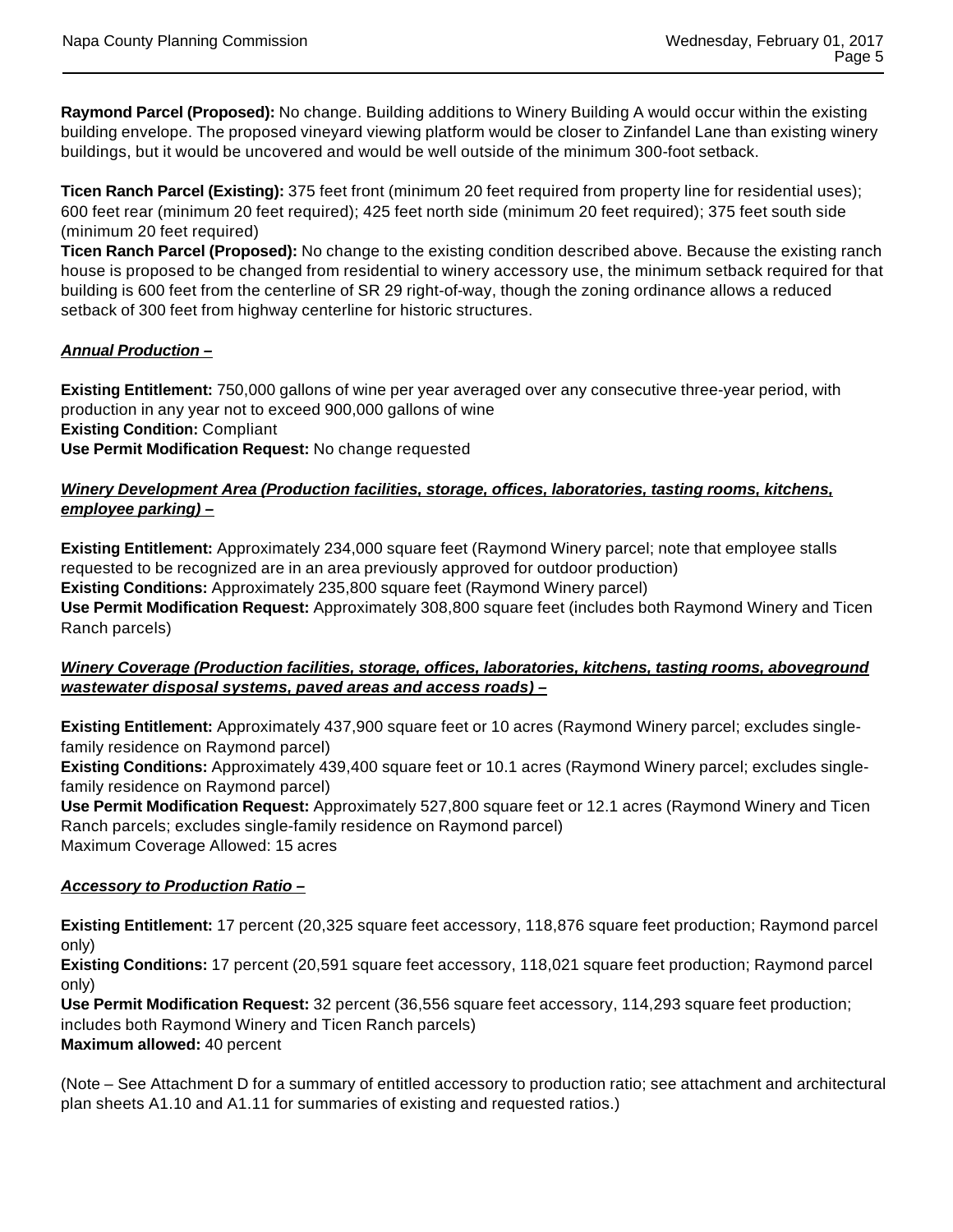#### **Employees –**

**Existing Entitlement:** 26 full-time employees, up to two part-time seasonal during harvest **Existing Conditions:** 90 employees (70 full-time, 10 part-time, 10 part-time seasonal) **Use Permit Modification Request:** 90 employees (70 full-time, 10 part-time, 10 part-time seasonal)

#### **Days and Hours of Winery Operation –**

**Existing Entitlement:** Daily, 6:00 a.m. until 6:00 p.m. **Existing Conditions:** Daily, 6:00 a.m. until 6:00 p.m. **Use Permit Modification Request:** Daily, 6:00 a.m. until 11:00 p.m. (harvest months August through November); Daily, 6:00 a.m. until 6:00 p.m. (non-harvest months December through July)

#### **Days and Hours of Visitation –**

**Existing Entitlement:** Daily, 10:00 a.m. until 4:00 p.m. **Existing Conditions:** Daily, 10:00 a.m. until 4:00 p.m. **Use Permit Modification Request:** Daily, 10:00 a.m. until 6:30 p.m.

#### **Daily Visitation/Wine Tasting –**

**Existing Entitlement:** 400 visitors per day (up to 200 public) **Existing Conditions:** 400 visitors per day **Use Permit Modification Request:** No change requested to existing entitlement

#### **Marketing Event Program –**

**Existing Entitlement:** Daily events for up to 10 people, twice weekly events for 10 to 30 people, twice monthly events for 30 to 100 people; all events to occur indoors.

**Existing Conditions:** Same as above

**Use Permit Modification Request:** Same frequency as the existing entitlement, with up to half of events to occur outdoors: 1) in the lawn and pool areas near the residence on the Raymond Parcel; 2) in the existing biodynamic garden area on the Raymond Winery parcel; and 3) in the proposed landscaped picnic area on the east side of the residence on the Ticen Ranch parcel.

#### **Market Event Scheduling –**

**Existing Entitlement:** Marketing events can occur no earlier than 11:00 a.m. and no later than 11:00 p.m., with no events to start or end between 4:00 p.m. and 6:30 p.m.; any event with an attendance of more than 80 people cannot occur within the hours of operation of the tour and visitors' center.

**Existing Condition:** Same as above

**Use Permit Modification Request:** Marketing events to occur within three- to four-hour increments, starting no earlier than 10:00 a.m. and ending no later than 10:00 p.m. (with quiet clean-up to be completed by 11:00 p.m.)

#### **Adjacent General Plan Designations, Zoning Districts and Land Uses:**

The properties surrounding the Raymond Winery and Ticen Ranch parcels include a combination of residentiallyand agriculturally-developed parcels. The parcels have various zoning classifications, as further described below. All of the properties in the immediate vicinity of both the Raymond Winery and Ticen Ranch parcels, however, have a General Plan land use designation of AR. Land use characteristics of properties in the vicinity of each parcel are summarized in the following paragraphs.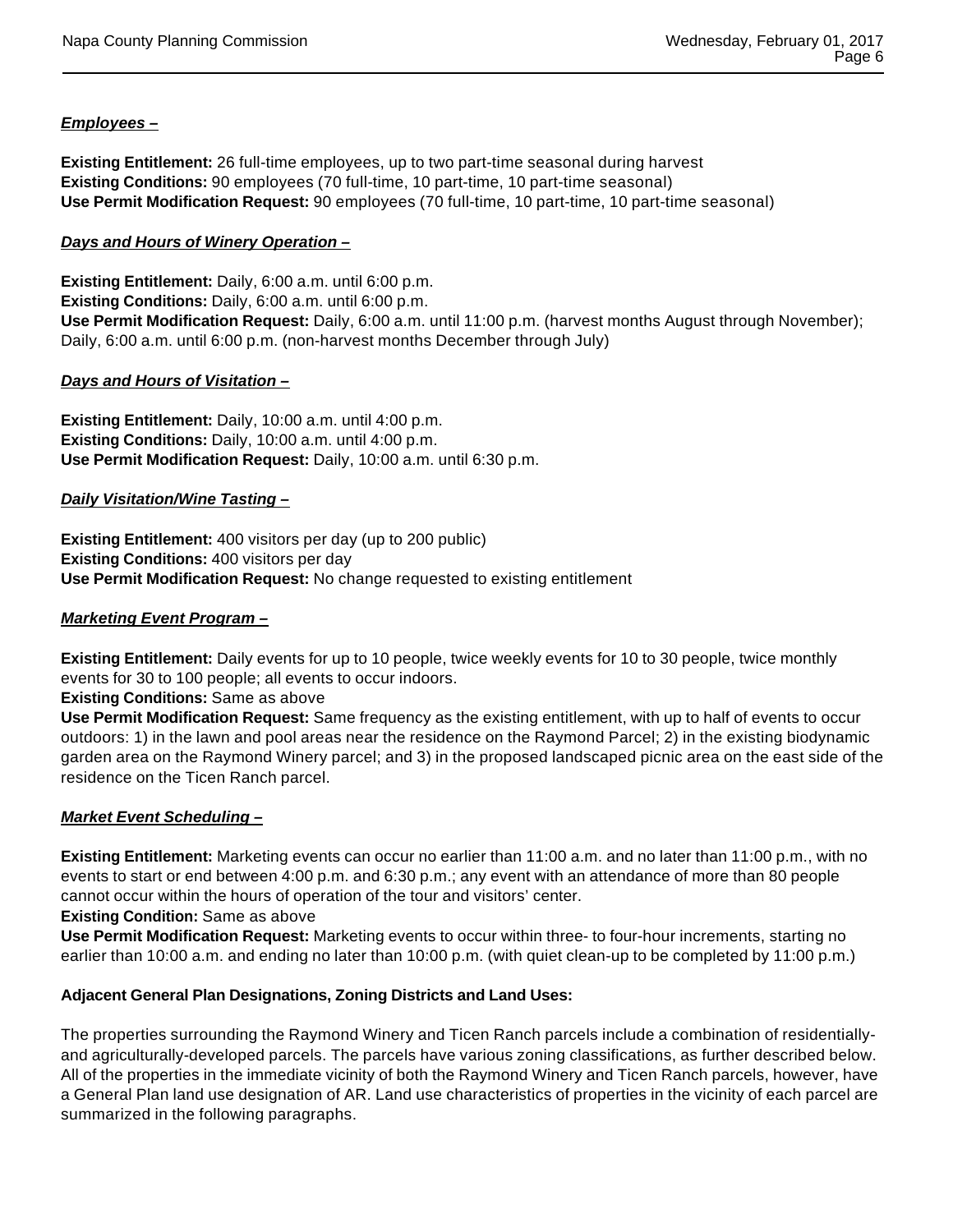#### **Raymond Winery (849 Zinfandel Lane) –**

North: Zinfandel Lane, to which the property has its vehicular access, is immediately north of the parcel, and on the opposite side of Zinfandel Lane is a subdivision of single-family residences on lots generally ranging in size from 0.2 to two acres. The neighborhood of smaller single-family residential lots, near the southeastern corner of the Raymond Winery parcel, is zoned RS:B-1 (Single-Family Residential, Building Site Combination, One Acre Minimum Lot Size). The larger lots, located closer to the Raymond Winery driveway entrance at Zinfandel Lane, are developed with single-family residences with and without vineyards and are zoned AW. An 11.66-acre parcel near the northeastern corner of the Raymond Winery site is also developed with a single-family residence with vineyards and is zoned AP.

West: The parcel's western property line adjoins six parcels, four of which are developed exclusively with vineyards, one of which is developed with a combination of single-family residence and vineyard, and the last (southernmost) of which is the Ticen Ranch parcel that is also included in this use permit modification request. All parcels to the west of the property are zoned AP.

South: The 26.17-acre Sullivan Family Estate is located immediately south of the Raymond Winery parcel and is developed with a winery and planted with vineyards. That property is also zoned AP.

East: The parcel's eastern property line abuts several parcels; three parcels, each approximately one acre in size, are developed exclusively with single-family residences, while three others range in size from one to 34 acres are developed with a combination of single-family residences with vineyards. A seventh parcel east of Raymond Winery is a 27.68-acre parcel that is exclusively planted with grapevines and that is also owned by Raymond Vineyard and Cellars. This 27.68-acre parcel contains a well that provides irrigation water to both parcels owned by Raymond. As with the parcels west of the site, all parcels to the east of the Raymond Winery property are zoned AP.

#### **Ticen Ranch (1584 St. Helena Highway) –**

North: A 10.5-acre parcel with a single-family residence and vineyard adjoins the northern lot line of the Ticen Ranch parcel at 1584 St. Helena Highway. This parcel is zoned AP and has a General Plan land use designation of AR.

West: The western parcel line of the Ticen Ranch property adjoins the right-of-way of State Route 29, and on the opposite side of the highway are several parcels developed with single-family residences (with and without vineyards) and a bed and breakfast inn (The Ink House). These parcels are also zoned AP and are designated AR in the General Plan.

South and East: Wineries with vineyards, including Franciscan Winery, Sullivan Family Estate Winery, and a portion of the Raymond Winery, adjoin the southern and eastern property lines of the Ticen Ranch site. As with the properties to the north and west, these parcels are zoned AP and are designated as AR in the General Plan.

#### **Parcel History:**

Raymond Vineyard and Cellar (849 Zinfandel Lane) – Historic aerial photographs reflect that the Raymond Winery property and an adjacent, 27.68-acre parcel (APN 030-050-031, also owned by the project proponent) have been in agricultural use as orchards or vineyard since at least the mid-20th century. In 1973, Roy Raymond, then owner of the property, requested a building permit from Napa County's Building Division to construct a 50,000-gallon per year winery on the 60.72-acre parcel. Zoning at the time allowed wineries as permitted uses of property in agricultural zoning districts. After the County prepared and certified an environmental impact report for the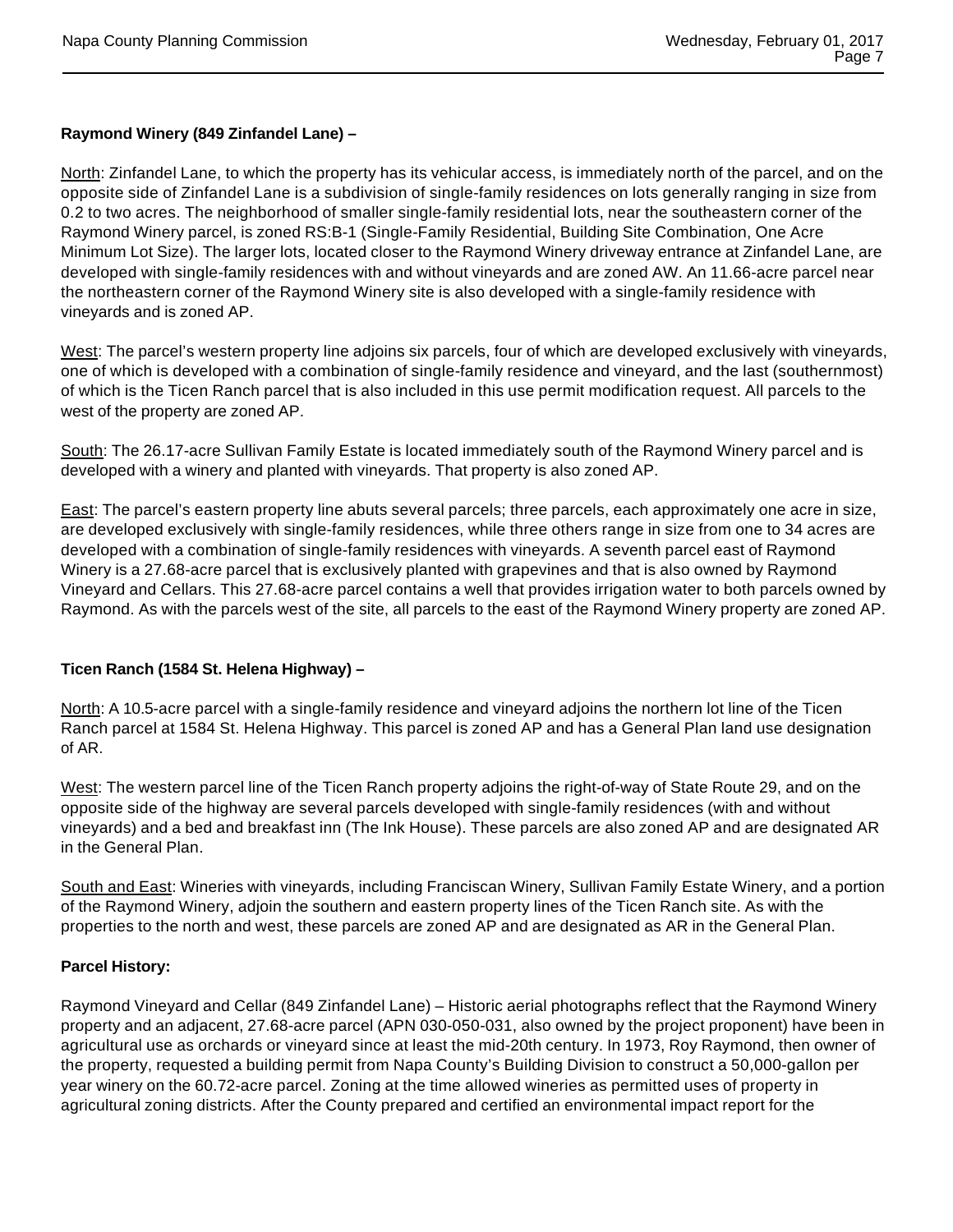proposed winery in 1974, the property owner obtained permits for grading and construction of the development in 1978.

In 1984, Raymond obtained County approval (Use Permit #U-498384) to expand the existing winery by increasing production capacity from 50,000 gallons to 250,000 gallons of wine per year; adding 27,750 square feet of hospitality, aging and administrative space; and adding public tours and tastings to the operation of the facility. In April 1990, the Planning Director administratively approved an amendment to that approval that resulted in separation of the approved building into two isolated structures, with wine production areas retained in a reduced, 20,000 square foot building and hospitality areas separated off into an approximately 4,750 square foot building. The two standalone buildings authorized by that amendment were not subsequently built.

Later, in 1991, the same property owner obtained County approval (Use Permit No. U-89-46) to increase annual wine production from 250,000 gallons to 750,000 gallons per year averaged over any consecutive three-year period, and with production in any year not to exceed 900,000 gallons; to construct a 67,800 square foot wine production facility with press, fermentation, aging and storage, office, laboratory, and shipping areas; to modify the floor plan of the previously-approved 20,000 square foot aging facility building to include a 4,000 square foot banquet room and kitchen; and add visitor parking spaces, for a total of 75 on-site stalls for guests and employees, and additional service driveways on the property. The action associated with Use Permit No. U-89-46 included approval of an additional 200 visitors to the winery's recognized 200 public visitors per day, for a total of 400 daily visitors (of which 200 were to be by appointment); and a marketing plan for the winery, consisting of daily events for up to 10 people, twice weekly events for 10 to 30 people, and twice monthly events for 30 to 100 people, with any event having an attendance of more than 80 people scheduled so as not to occur concurrently with the hours of operation of the tour and visitors' center.

Ownership of the vineyard and winery on the 60.72- and 27.68-acre parcels transferred to the current owner and project proponent in 2009. Today, the property is developed with a single-family residence, as well as wine production, administrative and winery hospitality buildings, winery process wastewater treatment ponds, a domestic water supply well, surface parking lots, and other small, accessory structures. There are approximately 40 acres of grape vines planted on the property, along with approximately three acres of edible and ornamental landscape plantings that include a 0.6-acre biodynamic garden and scattered areas of lawn and shade trees around winery Building A and the on-site residence.

Following the initial approval of construction of the winery in 1974 and subsequent use permits and modifications thereto in the 1980s and early 1990s, the County approved other minor and very minor modifications to the use permit between 1996 and 2010. These minor and very minor modifications are summarized below:

a. Minor Modification to Use Permit, #95257 – Allowed up to three custom production operations consisting of crush, fermentation, barrel aging, bottling and case goods storage within the existing winery facility. Total annual custom production was not to exceed 37,500 gallons (five percent) of the existing 750,000 gallon per year production capacity. No separate marketing, shipping, office or employees were included in the action. (Approved by Zoning Administrator, March 8, 1996.)

b. Very Minor Modification to Use Permit, #P07-00829 – Removed custom crush component approved with permit #95257 – MM. (Approved by Director of Conservation, Development and Planning, December 13, 2007.)

c. Very Minor Modification to Use Permit, #P10-00093 – Permitted tenant improvements to construct 8,129 net square feet of office space, consisting of the following: 1) addition of a 2,178 square foot interior mezzanine office space within winery Building B, to house 26 existing employees; 2) conversion of 1,677 square feet of existing mezzanine storage area to office space within winery building B; and 3) conversion of 2,673 square feet of warehouse storage space to office, winemaking laboratory, storage and corridor areas on the ground floor of Building B. The remaining 1,601 square feet of existing lobby, restroom and break room space on the ground floor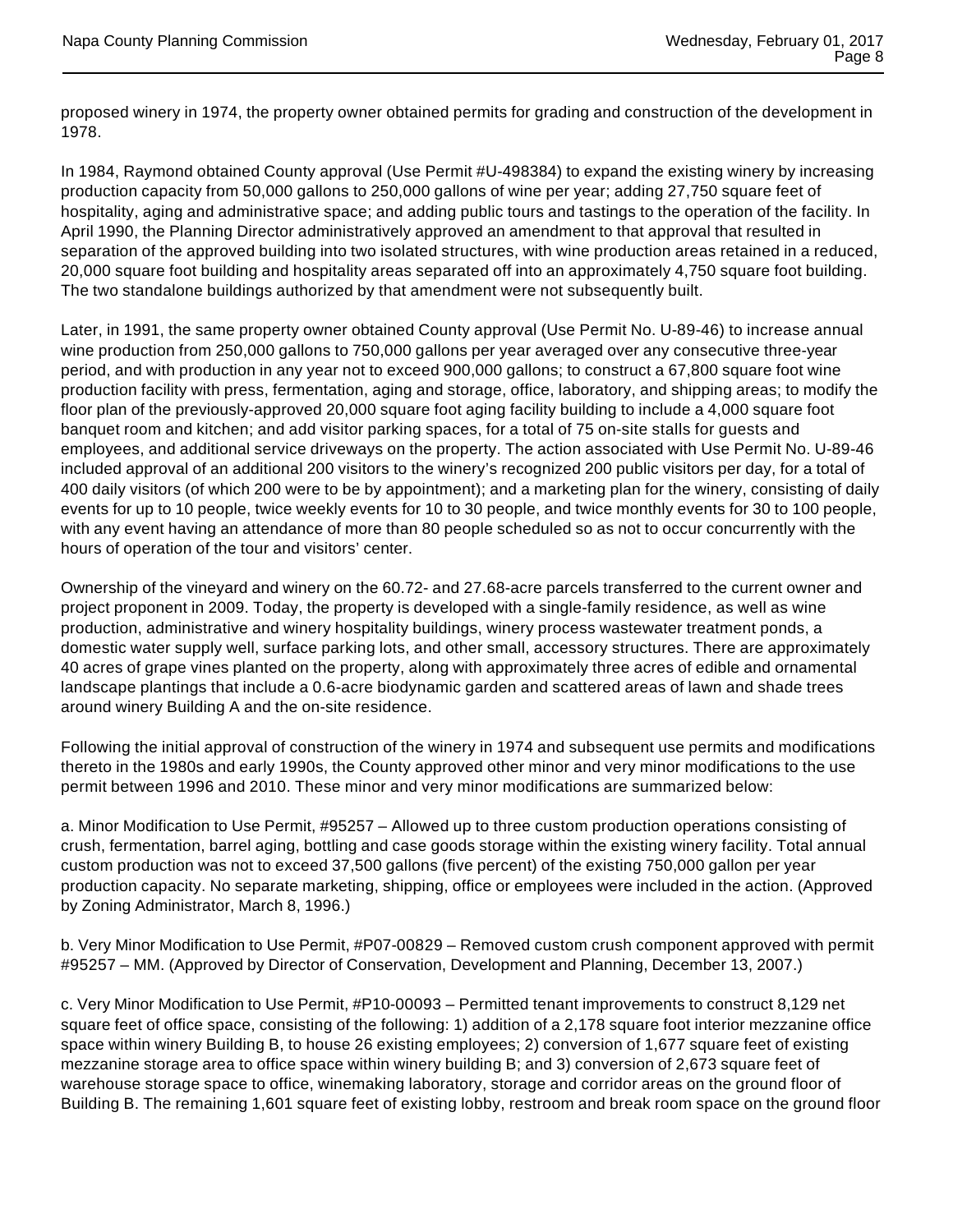of building B was to remain in place and be encompassed within the new office, laboratory and storage areas. The project scope included removal of illegally constructed office improvements within the residential pool house. No changes to production, marketing, visitation or increase in the existing approved 26 employees were included in the action. (Approved by Director of Conservation, Development and Planning, July 29, 2010.)

The most recent request for modification of existing entitlements was submitted to County staff in 2011, at which time the winery operator requested changes to the winery's approved marketing plan, hours of and program for tours and wine tastings, inclusion of on-site wine consumption in accordance with Business & Professions Code Sections 23358, 23390 and 23396.5, and other changes inside and outside of the various buildings on the property. After several Planning Commission public hearings on the request, the applicant withdrew that request on February 2, 2015.

Ticen Ranch (1584 St. Helena Highway) – The Ticen Ranch property is currently developed with a single-family residence, a barn, and an accessory structure that incorporates a garage and second dwelling unit. There are approximately 21 acres of wine grape vines planted on the property. Basic analysis of the existing residence suggests that it was built in the late 19th century, though there are no County permits that would have been required at the time and that would have indicated a more precise date of construction. Historic reports suggest that agricultural activity on the property (initially 23 acres of orchards and ornamental landscaping, later replaced with an approximately equivalent acreage of wine grape vines) commenced around the same time as construction of the main residence. The residence was subsequently modified to add rooms and change fenestration, though this work also appears to have been done before permits would have been required, so the precise date of these changes is also unknown. Likewise, the second unit/garage and barn were built before permits would have been required, but based on review of aerial photography, were built some time before 1948.

The property changed ownership several times between the late 19th century and mid-20th century. Prior to purchase by the project proponent, the property was owned by Orville and Theresa Ticen, a local carpenter and a junior high school teacher, between 1956 and 2014. While under the ownership of and residence by the Ticen family, Theresa Ticen operated a three-room bed and breakfast inn in the main residence on the property from 1985 until 1991 (County Use Permit #BB448485). After closing the inn, she continued to live in the house until she moved to a retirement home in 2001.

Currently, both residences on the Ticen property are unoccupied. The property owner and project proponent is undergoing an effort to replant the existing vineyard on-site.

#### **Code Compliance History:**

The County has records of open and closed code enforcement matters related to the Raymond Vineyard and Cellar property and current winery operators. The administrative approval of a Very Minor Modification to Use Permit, Application P10-00093 (referenced in Parcel History, above) remedied violations of the winery's unpermitted conversions of wine production and residential area to accessory office use, as described in more detail above. Another code enforcement matter related to construction of a 100 square-foot vineyard viewing platform without building permits was corrected when the winery operators removed the platform.

The current use permit major modification request was filed as a corrective measure to the remaining, outstanding code and permit violations on the Raymond parcel. These violations include unpermitted conversion of offices and production areas in Building A and the residential pool house to private tasting rooms; unpermitted construction of several small outbuildings proximate to the biodynamic garden on the west side of Building A, as well as placement of an outdoor, self-contained demonstration kitchen near the existing single-family residence on the east side of Building A; and unpermitted exterior improvements facilitating the establishment of outdoor visitation area, also on the east side of Building A. The current request also proposes to address matters of noncompliance between the winery's existing and entitled numbers of employees and employee parking stalls. Existing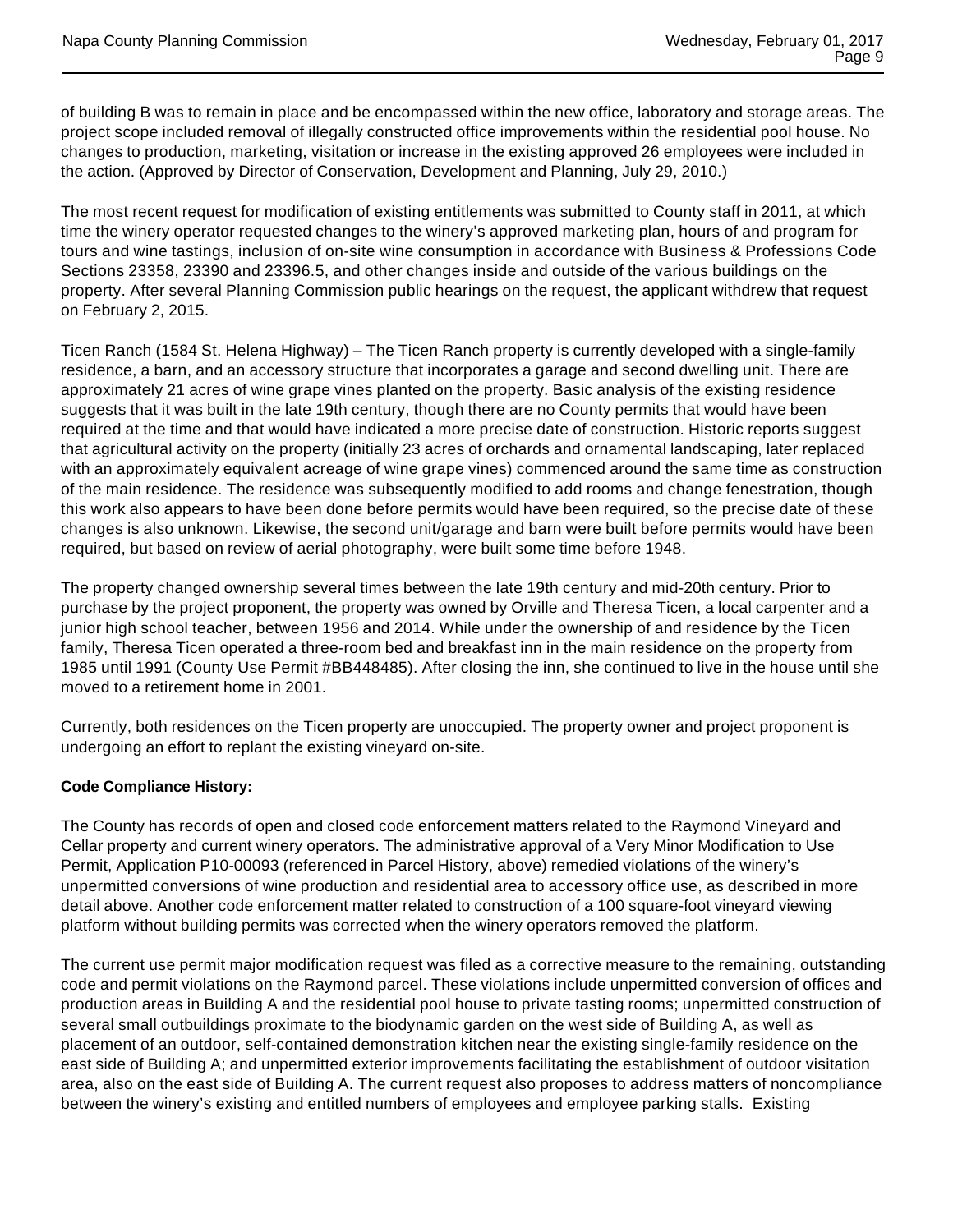employment levels exceed the winery's permitted number. (See Existing and Proposed Use Characteristics, above.)

#### **Discussion Points:**

General Plan/Zoning – By continuing to facilitate use of the property for agricultural use, inclusive of agricultural product processing (winemaking from grapes) and related, accessory uses, the requested use permit modification is generally consistent General Plan Goal AG/LU-1 and Policies AG/LU-1, AG/LU-2, and AG/LU-9. These policies prioritize agricultural land use and preservation of farmland, and define agriculture as raising of crops, trees and livestock, as well as processing of agricultural products and related marketing activities. Water demand generated by the proposed winery would be in line with General Plan goals supporting prioritization of groundwater for agricultural purposes (Goal CON-11). Restoration of the Ticen Ranch residence, estimated to be over 120 years old, and removal of its non-original additions, would be consistent with General Plan Policies CC-19 and CC-26.5, which support evaluation and preservation of resources from the County's history.

The requested use permit modification is consistent with the zoning of the sites. Both the Raymond and Ticen Ranch properties are located in the AP District. County Code Section 18.16.030 identifies wineries and their accessory uses (marketing, visitation, and administrative uses in support of winery operations) as conditionally permitted uses in the AP District. Facilities for temporary boarding of four or fewer dogs are also permitted uses in the AP District (County Code Sections 18.08.480 and 18.16.030). The agricultural plantings in the existing and proposed biodynamic gardens on both parcels are permitted as agricultural uses of both properties.

Site and Building Improvements – As summarized above, the proposed project and related improvements would be built in compliance with development regulations applicable to wineries in the AP. Staff has recommended conditions of approval that would preclude the applicant from obtaining permits to construct any new structures on the Raymond parcel, including additions to Building A and the vineyard viewing platform, prior to correcting the existing building violations on the Raymond property within specified timelines. Recommended conditions would also delay implementation of the allowance for on-premises wine consumption until after existing violations have been corrected.

Ticen Ranch - The proposal includes a request to establish winery accessory use inside of the existing singlefamily residence on the Ticen Ranch parcel, which is located just over 330 feet from the centerline of State Route 29 and 270 feet inside of the 600-foot minimum setback for winery buildings. County Code Section 18.104.235 allows winery buildings to encroach up to 300 feet into the required 600-foot setback, provided that the decisionmaking body makes certain findings related to the historic nature and preservation of the respective building or property.

The Ticen Ranch residence is not listed on any local, state or federal register of historic places. However, an analysis of the residence, submitted by the applicant's historic architect, suggests that the Ticen Ranch residence is eligible for such listing due to its age (estimated to be over 120 years old) and as an example of folk Victorian architecture popular during its time of construction. Based on this analysis, staff believes that the Commission can make the necessary findings that the single-family structure has historic significance and thus, to allow the establishment of the new winery accessory space inside of the minimum 600-foot setback. The barn proposed to be repurposed as a demonstration area on the Ticen Ranch parcel is currently outside of the 600-foot setback and does not require findings to be made for its reuse as winery accessory space.

Accessory uses proposed to occupy the Ticen Ranch house include tasting rooms and administrative office spaces. While the residential building to be converted would constitute an expansion of the winery's accessory use floor area, the winery operator proposes no changes to the winery's permitted number of daily visitors or annual marketing events. Rather, a portion of the permitted visitation would be re-allocated to the Ticen Ranch parcel. A recommended condition of approval would prohibit construction or commencement of the requested accessory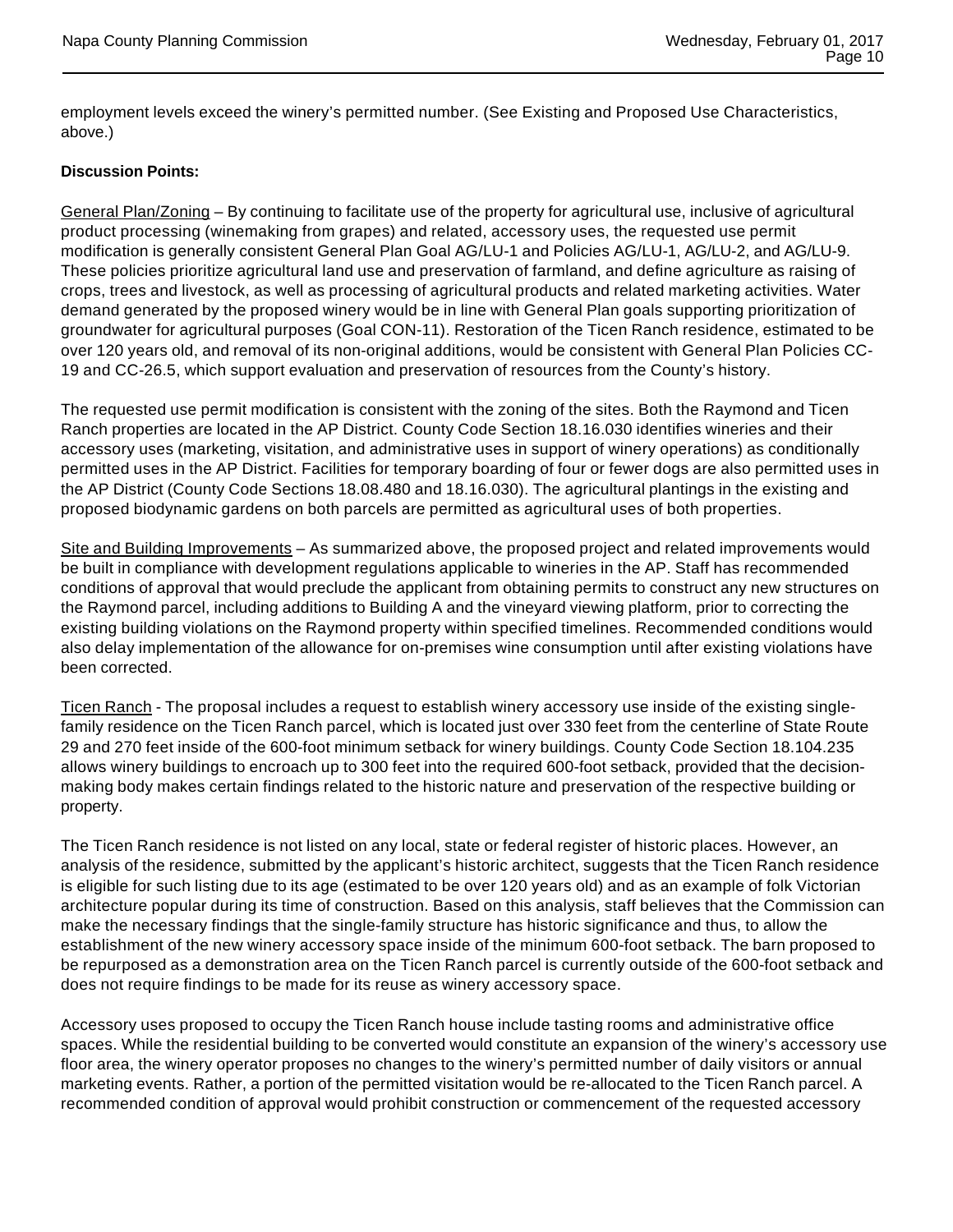uses to the Ticen Ranch prior to merger of the two properties (APNs 030-270-012 and 020-270-013) into one parcel, to ensure that Ticen Ranch is not operated as an isolated tasting room, as that would conflict with the allowed uses of the property's zoning.

Traffic and Transportation – The major modification request includes a request for the County to: 1) recognize and legitimize an increase in the number of permitted parking stalls on-site, from 75 permitted parking stalls to 89 existing stalls; and 2) allow an additional increase of 61 parking stalls, with 50 stalls to be added to the Raymond parcel's guest parking lot and 11 stalls to be added next to the Ticen Ranch residence. It is noted that the 75 parking stalls (of which 47 were guests stalls) was a mitigation measure of the 1991 use permit modification entitlement and was adopted as a transportation demand management measure at that time. The requested increase in parking would not result in additional visitors to the winery, as the winery operators are not proposing to change the existing number of permitted guests for tastings and marketing events at the winery. A portion of the requested parking increases would provide on-site parking for the 64-person employment increase also requested to be recognized and legitimized with this use permit modification application.

The proposed project also includes construction of a left-hand turn lane on Zinfandel Lane at Wheeler Lane, and improvement to the existing driveway access onto the Ticen Ranch parcel, opposite an existing private drive, to provide a secondary access to the winery and tasting rooms. Operational project changes proposed include a varying work schedule that includes early scheduled shifts (6:00 a.m. – 2:30 p.m.) for production employees and later scheduled shifts (9:30 a.m. – 6:00 p.m.) for hospitality staff, and extension of the end of winery visitation hours from 4:00 p.m. to 6:30 p.m. The intent of these operational changes is to reduce employee-generated vehicle trips to or from the winery during peak hours of traffic; and to distribute winery visitor departure trips over a longer day so as to reduce the number of visitors leaving within the PM peak hours of traffic (weekdays between 8:00 and 9:00 a.m. and 3:00 and 4:00 p.m., and weekend days between 3:15 and 4:15 p.m.) by facilitating later departures after the peak hour.

The requested use permit modification is not anticipated to have a significant impact to the transportation network in the vicinity of the site. The traffic analysis concluded that the proposed project would have the effect of reducing (by 0.10 to 0.55 percent) existing traffic volumes at the State Route 29/Zinfandel Lane intersection and the southbound lanes of Silverado Trail south of Zinfandel Lane, and it would have a negligible effect on the Zinfandel Lane stop-controlled minor approach to Silverado Trail. While traffic volumes on Zinfandel Lane would decrease as a result of the access driveway on the Ticen Ranch parcel, volumes on State Route 29 would generally remain static with the project in both near-term and long-term horizons. If the proposed project is approved, traffic contributions to other studied intersections and road segments would not exceed 0.6 percent of existing volumes or 0.5 percent of projected traffic volumes in the long-term horizon. No mitigation for traffic level of service impacts is therefore required for the proposed project, although staff recommends that conditions of approval be added to the permit modification that require circulation changes on the Ticen Ranch parcel to be implemented within certain timeframes, in accordance with the applicant's intent to alleviate existing traffic volumes on Zinfandel Lane. The traffic analysis was reviewed by the County's traffic engineer, who agreed with its conclusions.

Staff does not object to the additional parking proposed to be recognized for winery employees. These stalls have been striped in existing paved work areas on the Raymond parcel and are not in a highly prominent location due to their placement behind the winery and hospitality building. The floor area occupied by the employees for whom these stalls would be reserved does not cause an exceedance of the maximum accessory to production ratio allowed by the zoning ordinance. While the proposed parking expansion potentially conflicts with the mitigation measure adopted by the County in 1991, the addition of the second driveway and staggered employee work shifts as an element of the currently-proposed project would have the same intent and practical effect as the 1991 mitigation measure to manage winery traffic, particularly on Zinfandel Lane, which was the winery's sole means of connection to the greater roadway network in 1991.

However, staff is concerned that the requested guest parking lot expansion on the Raymond parcel could be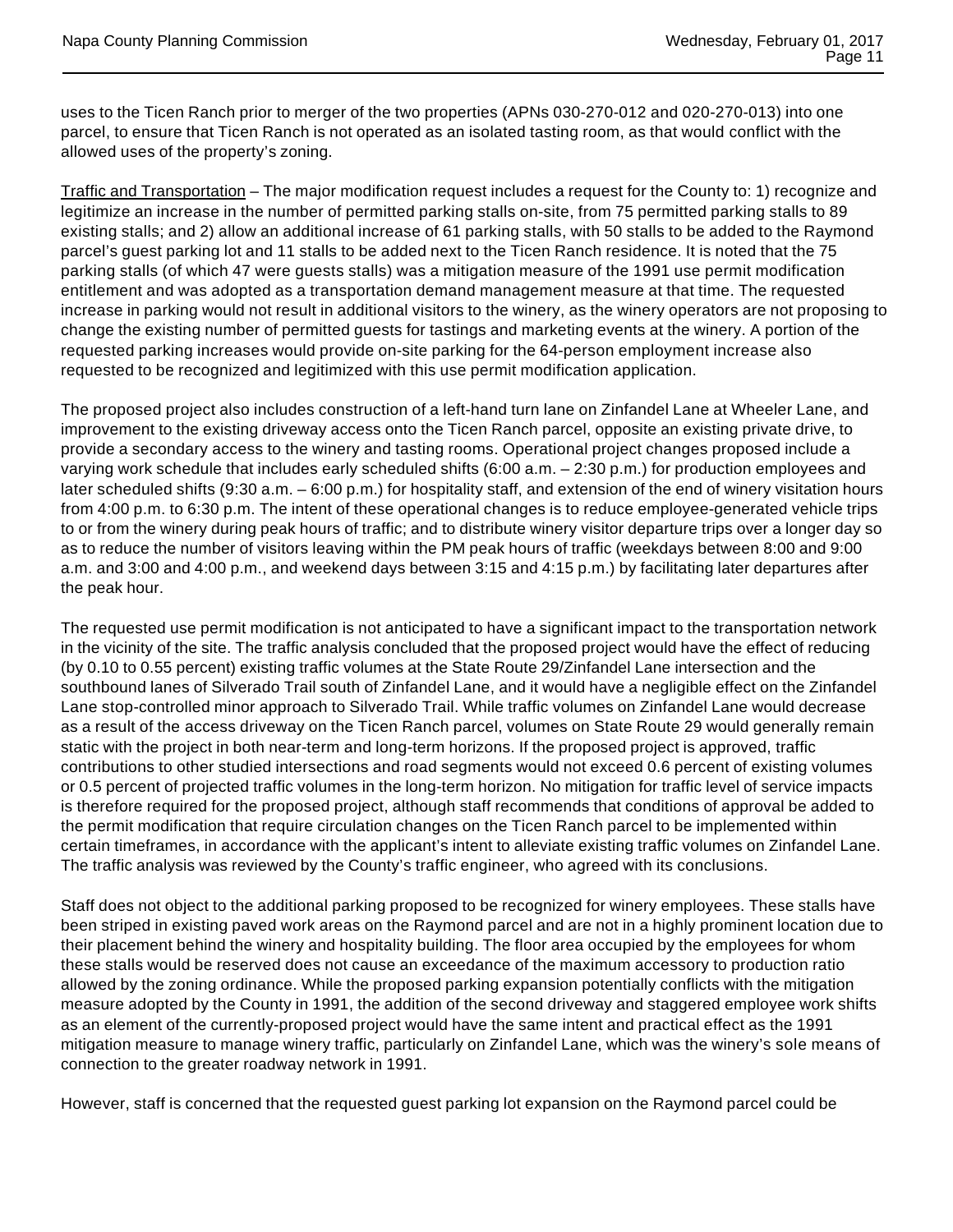inconsistent with the General Plan. More specifically, although the proposed parking additions would not have significant environmental effects, staff has not received from the applicant adequate justification to recommend approval of the additional 50 parking stalls on the Raymond parcel, particularly because: 1) there is no increase requested in the largest marketing event currently permitted; 2) there is no increase requested in the number of daily winery visitors; 3) tasting room visitors would be split between the tasting rooms on the Raymond parcel and on the Ticen Ranch property, reducing demand for parking at the existing Raymond facility; and 4 ) visitation hours are proposed to be extended by two and a half hours per day, so that the 400 daily visitors would be visiting the property over a larger span of time. As such, this component of the use permit modification appears inconsistent with General Plan policy CIR-23, which discourages permit applicants from providing unnecessary or excessive quantities of parking stalls for their uses.

Noise – Approval of the proposed project would result in a temporary increase in noise levels as a result of construction of the building and site modifications. Much of the construction (specifically, that which would convert winery space to hospitality space) would occur inside of the existing winery building on the Raymond parcel and inside of the barn and residence on the Ticen Ranch parcel, with the walls of the existing structures providing sound attenuation for construction activities. However, other improvements including construction of the parking lot and vineyard viewing platform, construction of winery building additions on the Raymond parcel, demolition of the Ticen Ranch garage, and restoration of the exterior of the Ticen Ranch residence, would occur outside of existing structures. The project would be subject to standard conditions of development in Napa County that are intended to reduce to acceptable levels the potential impacts of construction-related noise on neighboring uses by requiring mufflers on construction equipment, prohibiting operation of noise-disturbing construction tools or equipment between the hours of 7:00 p.m. and 7:00 a.m., and limiting construction noise levels measured at property lines to 75 A-weighted decibels (dBA, a measurement of sound that mimics human hearing by de-emphasizing low- and very-high frequency sound) between the hours of 7:00 a.m. and 7:00 p.m.

The application includes a request to modify the marketing program permitted under Use Permit No. U-89-46 to allow the winery to conduct up to half of its marketing events outdoors, in the existing lawn and pool areas near the existing residence on the Raymond parcel, in the existing biodynamic garden area on the Raymond parcel, and in the proposed landscaped picnic area on the east side of the residential building on the Ticen Ranch parcel. As proposed, amplified music would be precluded at outdoor events, and duration of each event would span three- to four-hour increments, with no event beginning before 10:00 a.m. or ending later than 10:00 p.m., with quiet cleanup activities until 11:00 p.m. The on-site consumption of wine is also requested to be allowed in the same locations as outdoor marketing events. These outdoor activities have the potential to generate higher noise levels than to existing conditions.

Land uses that surround the Raymond and Ticen Ranch parcels are predominantly agricultural (vineyard) and lowdensity residential developments. The project, and particularly the introduction of outdoor marketing events, would not result in exceedance of the County Code standard of 50 decibels during 50 percent of daytime hours for any residence in the vicinity of the Raymond Winery property. Outdoor events proposed to occur in the proposed garden area behind (east of) the Ticen Ranch house would have an even greater separation from the nearest off-site residence (located approximately 700 feet to the west, on the opposite side of State Route 29), and so also would not cause generation of noise levels in excess of County standards as a result of outdoor events occurring there. (Also see discussion of noise in the Initial Study.)

Another potential noise source associated with the proposal is the sound of visitors' dogs barking during their temporary stay at the winery's pet comfort station. Sound generated from the pet comfort station is anticipated to be less than significant, given the structure's small size and limited capacity for sheltering pets, its partial enclosure by building walls, and the location of the pet comfort station on the opposite side of winery Building A and 400 feet further from the nearest residence on Wheeler Lane as the lawn near the proposed reflecting pond (referenced above). The additional distance and the walls of the winery building would serve as additional buffers to reduce the sounds generated by pets. A recommended condition of approval would also limit the occupancy of the structure to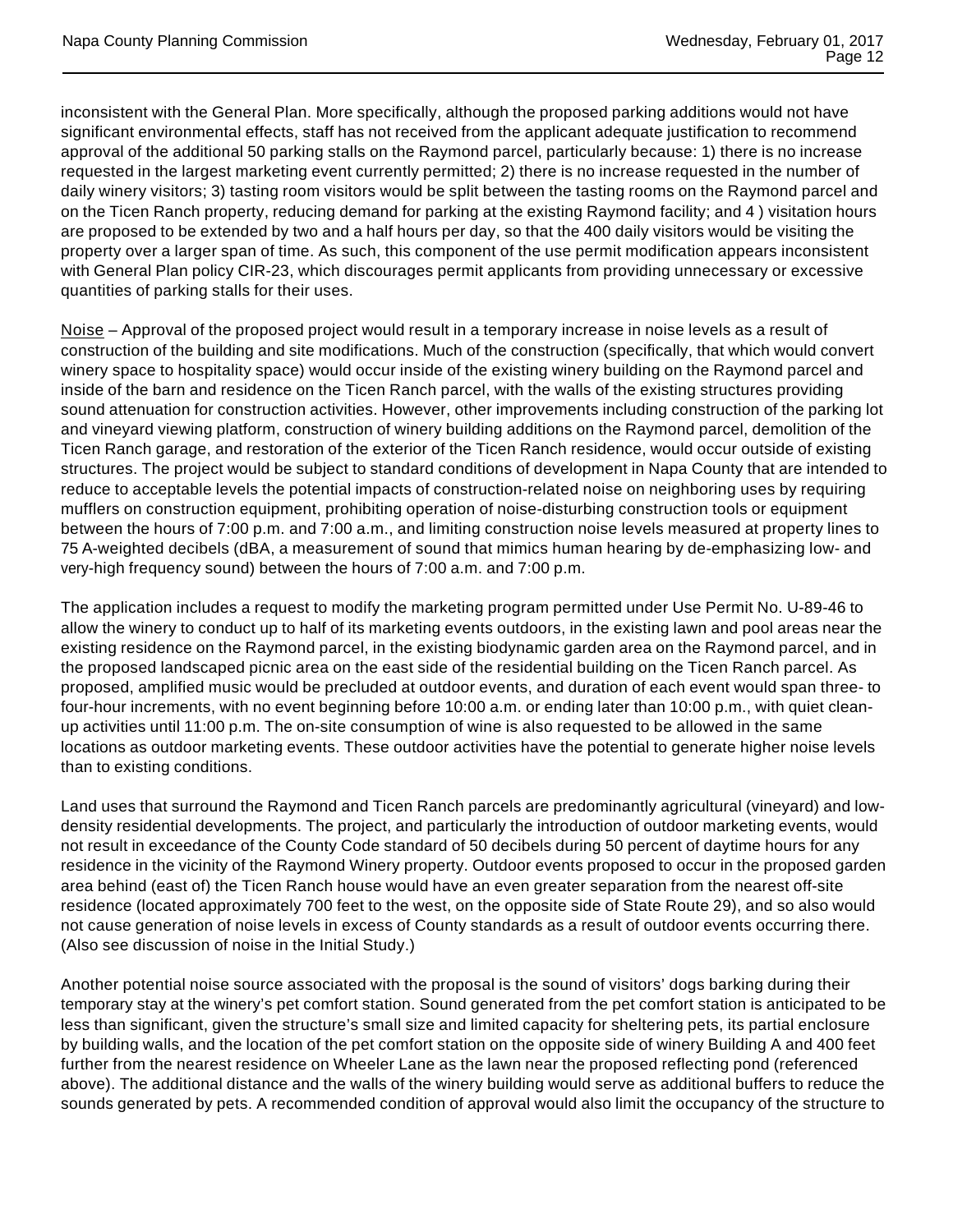four dogs at any time, unless the applicant obtains appropriate permits as required under County Code Chapter 6.04.

Greenhouse Gas (GHG) Reduction Strategies – The proposed project would not have significant impacts related to GHG emissions. The application includes no request to increase daily visitation or marketing event attendance numbers, and thus, GHG emissions associated with hospitality at the winery would not change. Increase in emissions compared to permitted operations would result from the approval of the requested employment increase and the additional lighting and space conditioning energy demands of the proposed building conversions on the Ticen Ranch property. The Ticen Ranch buildings represent an increase in just over 2.5 percent of the existing winery's floor area.

Prior to submittal of this application, the winery operators installed an electric vehicle (EV) charging station in the winery's visitor parking lot (Building Permit B13-00305) and a 750- kilowatt, roof-mounted photovoltaic array on existing winery Buildings A and B ((Building Permit B13-00273). The applicant estimates that the solar array generates approximately 70 percent of the winery's current energy demands. Installations of the EV charging station and solar array are consistent with adopted General Plan goals (CON-68, CON-70) that encourage the County and permittees to pursue use of renewable energy sources, and consequently, these installations reduce the winery's GHG emissions by reducing its need to purchase power from generated from nonrenewable sources. Other measures that the applicant has expressed intent to implement, and that also would reduce the winery's emissions of GHGs, include exclusion of burning pruned materials; education to staff and visitors on sustainable practices; limiting grading and existing tree removal; and installation of water-efficient plumbing and landscaping and energy-efficient lighting fixtures.

Mitigated Negative Declaration – No new potentially significant environmental effects would occur, provided project approval is conditioned to incorporate measures to ensure: a) humane eviction of any potentially sensitive bat species that might be occupying the garage structure proposed for demolition; and b) appropriate training of field construction crews in the identification of Native American resources that might be on the Ticen Ranch property and that might be uncovered during project construction.

**Previous Project Conditions** - Winery conditions of previously-approved use permits and modifications for the Raymond Winery are attached to this staff report. To clarify permit entitlements and expectations of the permittee, staff has incorporated into the recommended conditions of this current use permit modification request all of the applicable conditions of approval of prior actions. Where the current request would modify or supersede a prior condition of approval, the text of the prior condition is recommended to be modified in, or not carried forward at all into, the current action. Additionally, prior conditions for which the County has more recent, standardized language (such as for lighting or dust control) have not been carried forward but rather are recommended to be replaced with the County's current language. Other changes noted in the attachment are recommended to maintain consistency within the conditions. The applicant has generally expressed agreement with the recommended conditions but has expressed concern about applicability of the prior conditions to current trends in winery operations, particularly with respect to on-site parking, ending hours of marketing events and transportation of wine barrels off-site.

Public Comments - As of the writing of this report, staff has received several letters of comment on the project and Initial Study, from interested parties and the California Department of Transportation. Staff will provide an update at the meeting on the status of responses to the comment letters received and will make a determination of whether this item should be continued to allow staff to work with the applicant to address written comments received to date, as well as any more comments provided at the public hearing.

#### **Decision-making Options:**

Option 1: Approve Applicant's Proposal without Additional Guest Parking on Raymond Parcel (Staff recommended option).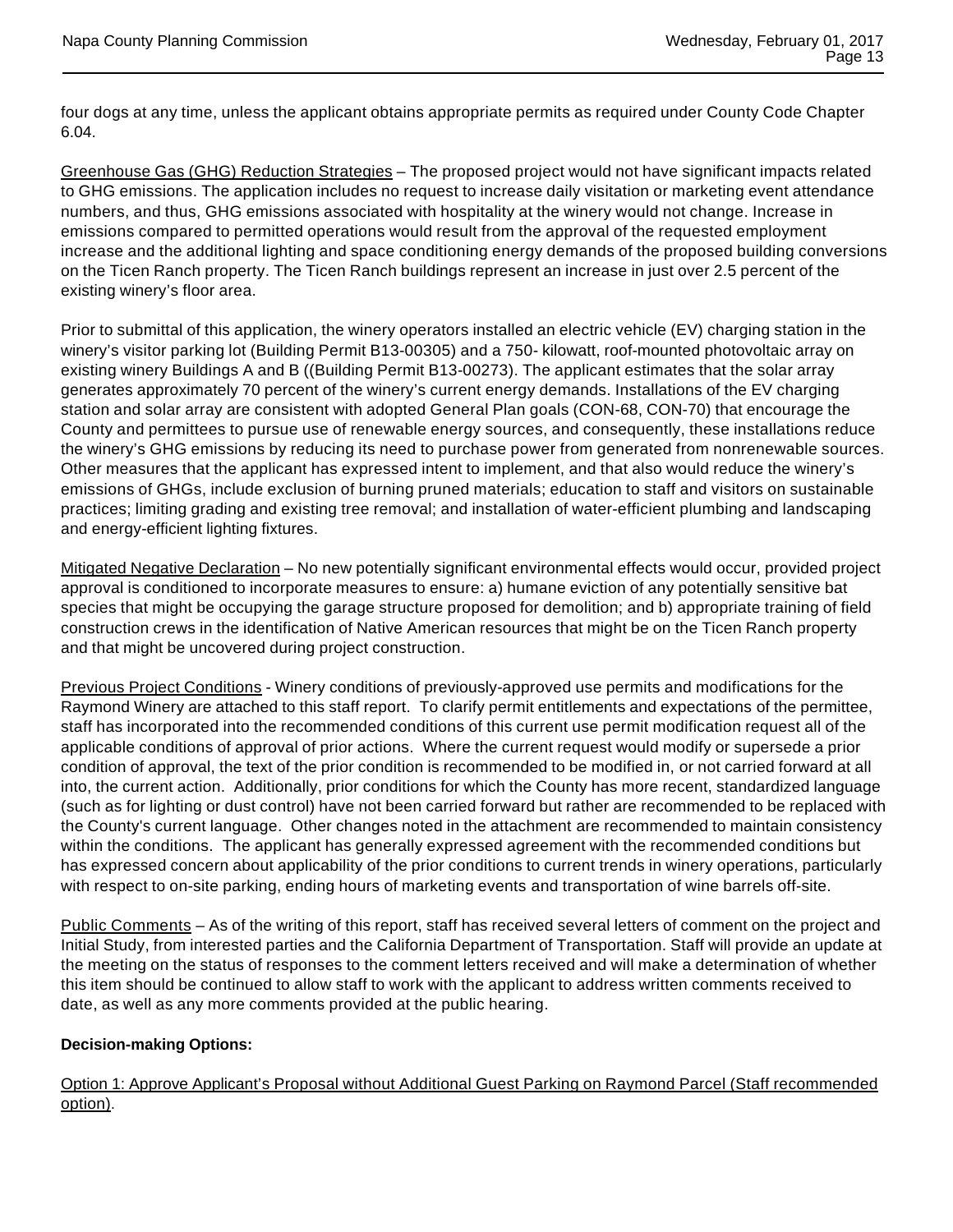This action would facilitate legitimization of the current matters of zoning noncompliance of the winery and establish timelines for full compliance with building and fire codes related to the building and site improvements, prior to commencement of certain new winery activities (such as on-premises consumption and building additions) that would be approved with the request. This option would also allow expansion of the winery's accessory uses to the Ticen Ranch parcel, with a new site access across that property, extending from State Route 29 to the Raymond Winery parcel. This option would also legitimize the current level of employment. There would be other increases in the winery's levels of production, visitation or marketing. All site improvements requested by the applicant, with the exclusion of the expanded visitor parking lot on the Raymond Winery parcel, would be approved by under this option. Applicable conditions of prior permit approvals would be carried forward into the current decision document.

Action Required – Follow the proposed action listed in the Summary section of this staff report, amending select, Project-Specific Conditions as listed in Attachment B, as may be appropriate, at the time the motion of approval is made.

#### Option 2: Approved Applicant's Proposal (Same as Option 1 but with Additional Guest Parking on Raymond Parcel).

This option would include everything summarized under Option 1, above, but would also include the additional guest parking on the Raymond parcel, requested by the applicant.

Action Required – Follow proposed action listed in Executive Summary and amend scope and project specific conditions of approval to increase the number of parking stalls allowed on the Raymond parcel, from 89 to 139. If other, major revisions of the conditions of approval are required, item may need to be continued to a future date.

#### Option 3: Deny the Requested Use Permit Modification.

This action would result in continued operation of the Raymond Winery under current entitlements. While matters of noncompliance with prior use permits, the building code and fire code would still be required to be rectified, including fencing of the swimming pool and removal of visitation area from the pool house and parts of Building A, the winery would not be permitted to extend its accessory use space to Ticen Ranch nor add any parking or secondary access from State Route 29. Unpermitted structures on-site would be required to be removed or demolished, and the winery would have to reduce its on-site employment to 26 full-time staff members (plus up to two part-time employees during harvest).

Action Required – In the event that the Commission determines that it cannot meet the required findings for grant of the requested Use Permit Modification, Commissioners must articulate the basis for the findings. The Commission would then make a tentative motion to deny the proposal and remand the matter to staff to draft the required findings of denial, based on the Commissioners' statements. Staff would return to the Commission with the findings of denial on a specified date.

#### Option 4: Continuance Option.

The Commission may continue an item to a future hearing date, at its discretion.

#### **SUPPORTING DOCUMENTS**

- A . Recommended Findings
- B . Recommended Conditions of Approval and Final Agency Approval Memos
- C . Previous Project Conditions
- D . Summary of Approved and Requested Accessory to Production Ratios